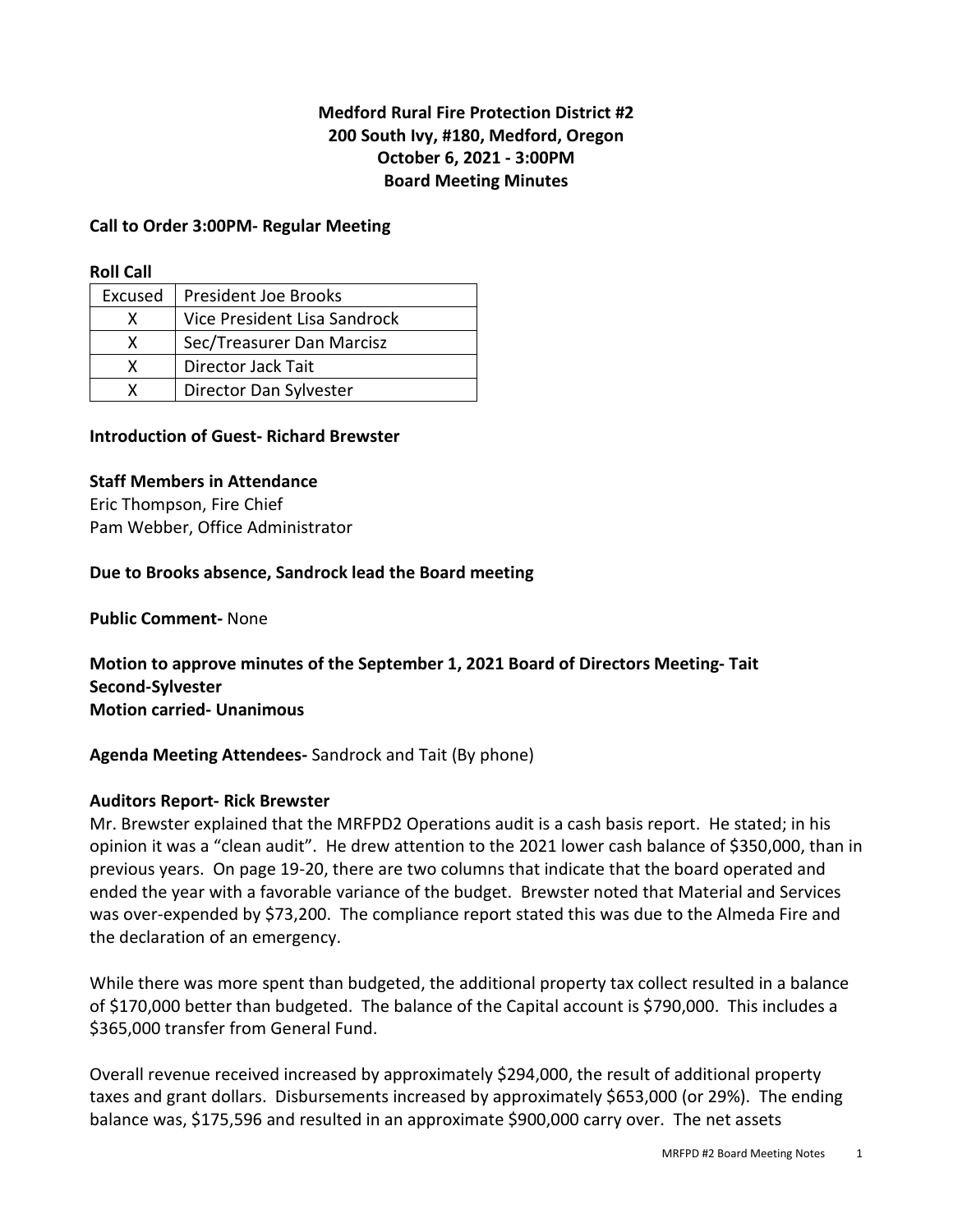decreased during the 2020-21 fiscal year by approximately \$350,000, the result of a Capital Outlay expenditure for a new Type I engine at a cost of approximately \$786,000.

The bulk of Operations are funded by property taxes. The ending carryover is an uncollected balance of \$104,000. Additionally, the district was awarded a \$150,000 grant. Since the grant was received at the end of the year, it was transferred to the Capital Fund.

Page22 and 23 summarize the Compliance and the Internal Controls. Mr. Brewster suggested a transfer of contingency funds in April or May if it is anticipated that the district may go over budget. The controls are adequate, and no improvements recommended.

Marcisz asked how the District could better project property tax collection. Brewster noted that it is anticipated that the assessment will decrease by 5% due to the Almeda fire. He will supply Marcisz with a contact to assist him with the projection. Brewster recommended that the District maintain six months in operating cash to carry through the tax collection season.

# **Financial Report- Marcisz**

#### **As of August 31, 2021**

| <b>Demand Account</b> |            | Interest* | <b>Capital Reserve</b> |            | Interest* |
|-----------------------|------------|-----------|------------------------|------------|-----------|
| Fund 5942*            | 261.398.17 |           | 173,70 Fund 5946       | 933.148.27 | 383.73    |
| Chckg Accnt 0847      | 4.362.25   | 12        | Pool Plus- 4155        | 5.982.79   | .05       |
| Total                 | 265.760.42 |           | Total                  | 939.131.06 |           |

\*Interest noted is included in totals.

#### **As of September 30, 2021**

| <b>Demand Account</b> |            | Interest* | <b>Capital Reserve</b> |            | Interest* |
|-----------------------|------------|-----------|------------------------|------------|-----------|
| Fund 5942*            | 259.847.85 |           | 117.55   Fund 5946     | 933,570.10 | 421.83    |
| Chckg Accnt 0847      | 9.818.09   |           | .26 Pool Plus- 4155    | 5.982.84   | .05       |
| <b>Total</b>          | 269.665.94 |           | Total                  | 939.552.94 |           |

\*Interest noted is included in totals.

| <b>Expenses</b>                                          |          | Line # |
|----------------------------------------------------------|----------|--------|
| PO#1863 Brenda Morris-Bookkeeping/Audit Assistance       | 25.00    | 1-5023 |
| PO#1864 Card Member Services- SDAO Conference Hotel Room | 108.71   | 1-5009 |
| Secretary/Treasurer Stipend                              |          | 1-5180 |
| Total                                                    | \$133.71 |        |

# **Motion to pay \$133.71 in expenses- Tait Second- Sylvester Motion carried- Unanimous**

**Correspondence-** Marcisz reviewed the most recent annexation from MRFPD2 annexation into JC Fire District #5.

### **New Business- None**